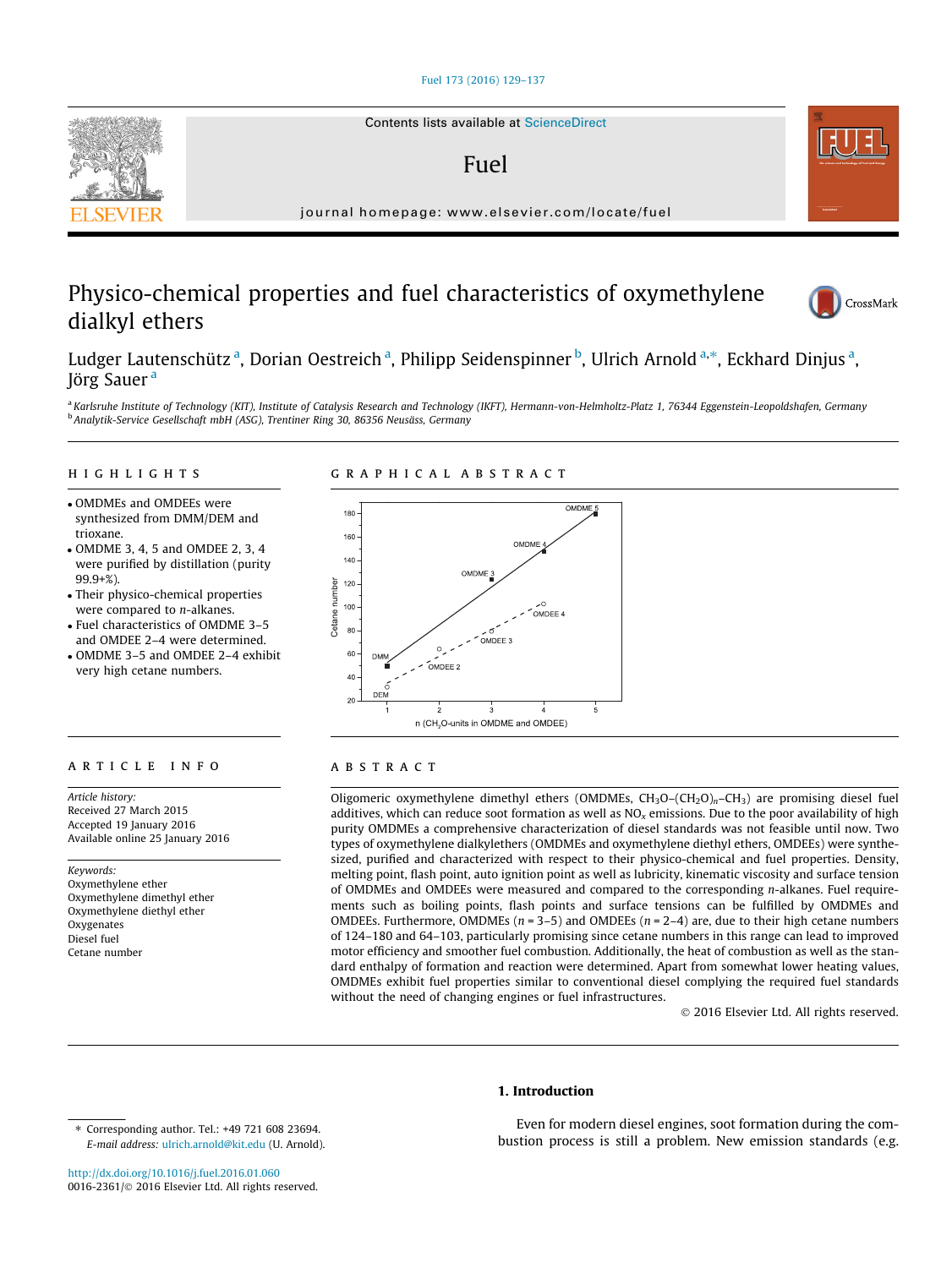Euro VI) define, especially for commercial vehicles, a significant reduction of hydrocarbon (HC), carbon monoxide (CO) and nitrogen oxide ( $NO<sub>x</sub>$ ) emissions as well as a decrease of particulate matter (PM) and threshold for the particle number (PN). To meet these high emission standards, sophisticated exhaust gas aftertreatment is needed on a high level of complexity. Due to technical restrictions this comes along with high costs.

To lower the formation of pollutants during combustion, fuel additives can be blended into diesel. Several studies have shown that additives with high oxygen content and without carbon– carbon bonds lead to a reduction of soot formation and lower other harmful emissions (CO, NO<sub>x</sub>, HC, PM and PN)  $[1-4]$ . Oligomeric oxymethylene dimethyl ethers (OMDME,  $CH_3-(OCH_2)_n-OCH_3$ ) are particularly suitable as soot reducing diesel fuel additives due to their favorable physico-chemical properties [\[5,6\].](#page--1-0) Because of the predicted high flash points and cetane numbers (CN) [\[7\]](#page--1-0) as well as the matching boiling points  $[8]$ , OMDMEs with  $n = 3$ , 4 and 5 (OMDME 3, OMDME 4 and OMDME 5) are especially preferred as diesel additives. These can be employed with slight engine modifications and nearly no changes in the fuel supply infrastructure. Further studies have shown that OMDMEs also enhance the thermal efficiency and decrease the brake specific fuel consumption by supporting the combustion process with oxygen [\[2\].](#page--1-0) Besides the benefit of lower pollutant emissions, OMDMEs can be synthesized on large scale from methanol, which can be obtained from biomass via syngas or  $CO<sub>2</sub>$  [\[9\]](#page--1-0).

Oligomeric OMDMEs and the corresponding polymers (polyoxymethylene, POM) are stable acetals, which were first synthe-sized by Descude [\[10\]](#page--1-0) from methanol and formaldehyde in 1904 and studied in detail by Staudinger et al. in the 1920s [\[11,12\].](#page--1-0) Due to the fact that formaldehyde is a highly reactive aldehyde, which is prone to polymerize spontaneously, various acidic catalysts can be used for the etherification of the end groups under mild reaction conditions [\[13,14\]](#page--1-0). Unwanted hemiformals are always formed as byproducts, decreasing the yields of OMDMEs significantly. In 1948, Gresham and Brooks [\[15\]](#page--1-0) reported a new synthesis method for OMDMEs using dimethoxymethane (DMM), instead of methanol, and formaldehyde sources such as monomeric formaldehyde, para-formaldehyde or trioxane. Similar to the previous synthesis from methanol, the oligomerization reaction of DMM can be performed under mild conditions using acidic catalysts (Scheme 1). Due to the absence of methanol and water, the formation of unwanted hemiformals is inhibited and OMDMEs can be obtained with high yields and selectivities in a continuous process [\[16,17\]](#page--1-0).

Although there is an extensive interest in OMDMEs with  $n = 3, 4$ and 5 as diesel additives, fundamental and comprehensive studies on the pure components have not been carried out so far because of their poor availability. To fulfill diesel standards, fuel characteristics such as cold filter plugging point (CFPP), autoignition point, flash point, CN as well as lubricity, kinematic viscosity and surface

tension must be met. In this work, OMDMEs were synthesized, separated, purified by fractional distillation and examined with respect to their fuel properties. Additionally, the analogous oxymethylene diethyl ethers (OMDEE) were also synthesized (Scheme 1), separated, fractional distilled and characterized. Due to the fact that OMDME and OMDEE are linear compounds similar to n-alkanes, a comprehensive comparison between these three substance classes has been carried out.

### 2. Experimental section

### 2.1. Materials and synthesis

The reagents DMM (ReagentPlus, 99.9% GC-Area), diethoxymethane (DEM, 99.9% GC-Area) and trioxane (99.98% GC-Area) were purchased from Sigma Aldrich and dried with  $CaH<sub>2</sub>$  (Sigma) Aldrich) to minimize the formation of hemiformals, formaldehyde and methanol as byproducts. As acidic catalyst, the ion exchanger Amberlyst36 supplied by Rohm&Haas was used. The catalyst was dried at 100 $\degree$ C under reduced pressure before use. To avoid the formation of waxes consisting of higher oligomers the molar DMM/trioxane-ratio as well as the DEM/trioxane-ratio have been set to 3:1, which means a molar ratio of alkylal/formaldehyde of 1. Due to the high rate of the oligomerization reaction, low catalyst loadings of 1 wt% with respect to trioxane were used. In the absence of water, the OMDME and OMDEE synthesis can be carried out under mild conditions at 40  $\degree$ C without overpressure. After reaching reaction equilibrium within 2 h, the heterogeneous catalyst was removed by filtration and the product mixture was repeatedly distilled until the purity of the components was above 99.9% with respect to GC-Area. The amount of OMDME 3–5 and OMDEE 2–4 in the equilibrium mixture was approximately 30 and 50 wt%, respectively.

### 2.2. OMDME and OMDEE characterization

Purity of the products was determined by gas chromatography (GC-FID), <sup>1</sup>H NMR- and FTIR-spectroscopy. Refractometry was also employed.

GC-FID measurements were carried out using a Hewlett Packard 6890 Series gas chromatograph with a DB-5 column from Restek. <sup>1</sup>H NMR spectra were recorded on a Bruker Avance 250 spectrometer (250.1 MHz). The measurements were carried out employing  $CDCl<sub>3</sub>$  as solvent. Chemical shifts were determined by reference to residual solvent peaks. The evaluation was done with the software MestRec. FTIR spectra were recorded on a Varian 660-IR FTIR spectrometer in the range from 300 to 3500  $cm^{-1}$ . The refractive indices were measured using an Abbe, Atago 1T type refractometer coupled to a thermostated bath at 20 $\degree$ C.



Scheme 1. OMDME and OMDEE formation from DMM/DEM and trioxane.